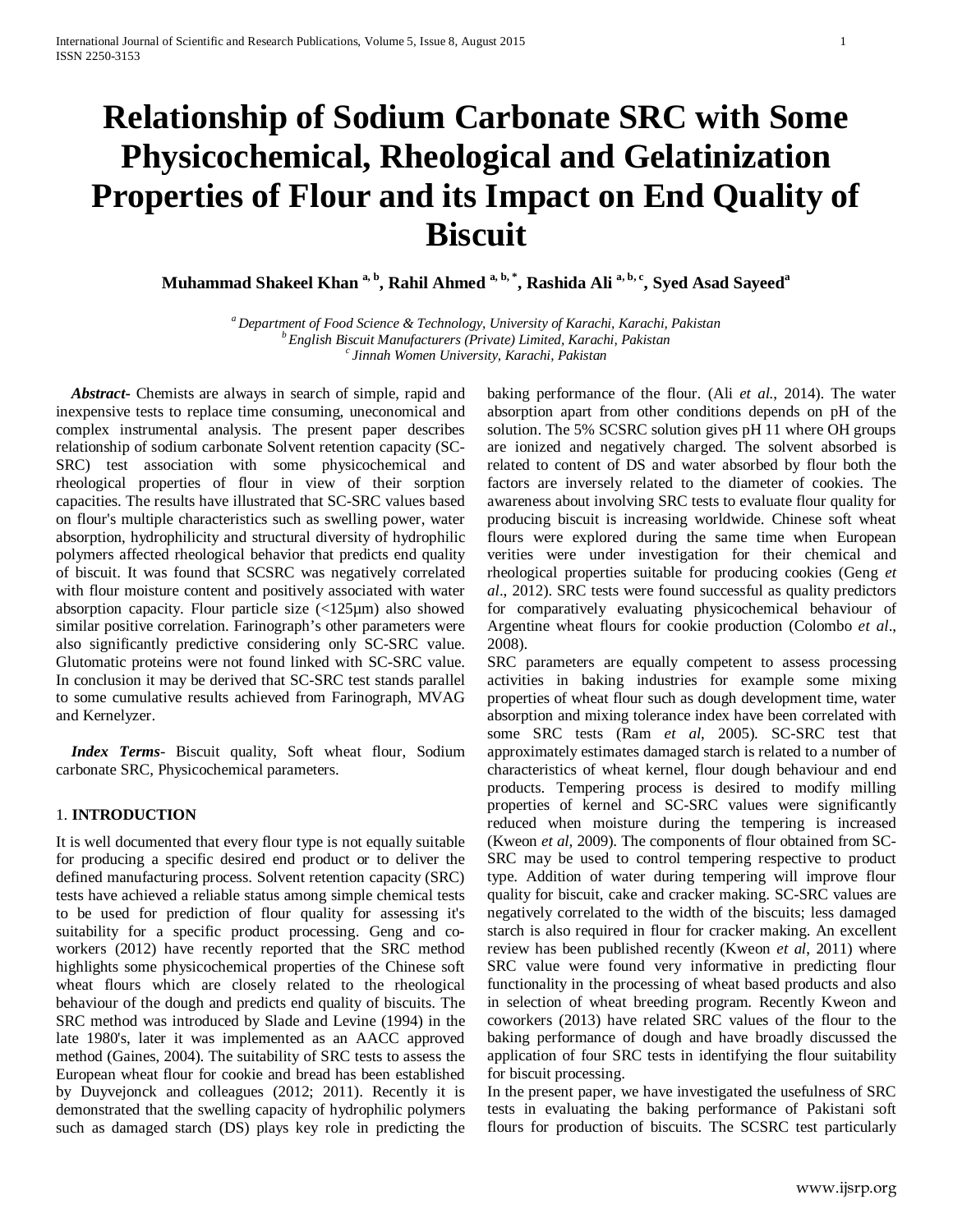was studied as a qualitative predictor of DS and its relationship to various parameters from Farinograph, Micro Visco-Amylograph, Glutomatic and Kernelyzer indicating that lengthy instrumental analysis may be replaced by simple SCSRC for immediate implementation during processing.

# 2. **MATERIALS AND METHODS**

# *2.1. Flour*

Eighteen commercial soft and semi hard wheat flour samples were obtained from two different flour mills located at Karachi, Pakistan i.e. Masoom Flour Mills (Pvt.) Ltd (coded as M1 - M9) and Qandhari Flour Mills (Pvt.) Ltd (coded as Q1 - Q9) which are regular suppliers of flour for English Biscuits Manufacturers (Pvt.) Ltd.

#### *2.2. Reagents*

All reagents were obtained from Merck (KGaA 64271 Darmstadt, Germany). The 5% sodium carbonate SRC solution was made (w/w) according to International Method No. 56-11 (AACC, 2000).

### *2.3. Flour moisture*

Flour moisture contents were determined with Brabender Moisture Analyzer (Brabander, Duisburg, Germany) according to International Method No. 44-19 (AACC, 2000). The 9 - 11g of flour samples were kept at 155°C for 20 min to get constant weight and weight loss is calculated as moisture percent.

# *2.4. Flour protein & ash*

Flour protein and ash contents were determined using Brabender Kernelyzer (OmegAnalyzer, Bruins Instruments, Germany). The results are listed in table 1.

**Table 1**: Protein, ash and moisture contents of flour samples

| <b>Flour</b>   | <b>SC-SRC</b> | Protein | Ash    | Moisture |
|----------------|---------------|---------|--------|----------|
| <b>Samples</b> | $(\%)$        | $(\%)$  | $(\%)$ | $(\%)$   |
| Q <sub>1</sub> | 101           | 9.8     | 0.26   | 13.3     |
| Q2             | 99            | 11.4    | 0.35   | 13.8     |
| M1             | 83            | 9.9     | 0.22   | 14.6     |
| Q <sub>3</sub> | 79            | 9.8     | 0.36   | 14.7     |
| M <sub>2</sub> | 75            | 10.1    | 0.28   | 14.5     |
| M <sub>3</sub> | 89            | 9.9     | 0.24   | 14.3     |
| M4             | 85            | 10.5    | 0.29   | 14.1     |
| M5             | 86            | 10.4    | 0.31   | 14.5     |
| Q4             | 102           | 10.1    | 0.25   | 13.4     |
| M <sub>6</sub> | 87            | 10.2    | 0.22   | 14.2     |
| M <sub>7</sub> | 87            | 10.2    | 0.23   | 14       |
| Q <sub>5</sub> | 95            | 10.1    | 0.29   | 13.8     |
| M8             | 76            | 9.9     | 0.28   | 14.5     |
| M9             | 87            | 9.8     | 0.28   | 14.5     |
| Q <sub>6</sub> | 101           | 9.9     | 0.28   | 13.7     |
| Q7             | 86            | 10.9    | 0.43   | 13.8     |
| Q8             | 99            | 9.9     | 0.24   | 13.8     |
| Q <sub>9</sub> | 98            | 9.9     | 0.24   | 13.8     |

# *2.5. Flour particle size*

The particle sizes of different flours were measured as greater than 160 micron, between 160 to 125 and less than 125 micron

by using Fritsch vibratory sieve shaker (Oberstein, Germany) set at 2 mm amplitude for 10 min. The results are reported in table 2.

**Table 2**: Particle size characterization of flour samples (greater than 160µm, between 160 to 125µm and less than 125µm)

| <b>Flour</b><br><b>Samples</b> | <b>SCSRC</b><br>$(\%)$ | $>160 \mu m$<br>(%) | 160-<br>$125 \mu m$<br>$(\%)$ | $<$ 125 $\mu$ m<br>(%) |
|--------------------------------|------------------------|---------------------|-------------------------------|------------------------|
| Q1                             | 101                    | 0.4                 | 11.3                          | 88.3                   |
| $\overline{Q2}$                | 99                     | 0.9                 | 13.7                          | 85.4                   |
| M1                             | 83                     | 0.6                 | 13.7                          | 85.7                   |
| Q <sub>3</sub>                 | 79                     | 1.3                 | 13.7                          | 85.0                   |
| M <sub>2</sub>                 | 75                     | 0.6                 | 12.8                          | 86.6                   |
| M <sub>3</sub>                 | 89                     | 0.5                 | 12.2                          | 87.3                   |
| M4                             | 85                     | 1.1                 | 12.7                          | 86.2                   |
| M <sub>5</sub>                 | 86                     | 1.3                 | 13.0                          | 85.7                   |
| Q4                             | 102                    | 0.5                 | 10.7                          | 88.8                   |
| M <sub>6</sub>                 | 87                     | 0.6                 | 13.0                          | 86.4                   |
| M7                             | 87                     | 0.8                 | 13.4                          | 85.8                   |
| Q <sub>5</sub>                 | 95                     | 0.5                 | 12.7                          | 86.8                   |
| M8                             | 76                     | 0.6                 | 15.0                          | 84.4                   |
| M9                             | 87                     | 0.6                 | 14.5                          | 84.9                   |
| Q6                             | 101                    | 0.4                 | 10.2                          | 89.4                   |
| Q7                             | 86                     | 0.7                 | 13.7                          | 85.6                   |
| Q8                             | 99                     | 0.6                 | 12.8                          | 86.6                   |
| Q9                             | 98                     | 0.5                 | 12.5                          | 87.0                   |

#### *2.6. Glutomatic parameters*

The Perten Glutomatic (Huddinge, Sweden) was used to determine the amount and nature of various flour gluten proteins according to International Method No. 38-12 (AACC, 2000). The results are reported in table 4.

|  | Table 4: Relationship of SCSRC to Glutomatic parameters |  |  |  |
|--|---------------------------------------------------------|--|--|--|
|--|---------------------------------------------------------|--|--|--|

| <b>Flour</b>   | $\ldots$<br><b>SCSRC</b> | PG     | RG     | WG     | GI | WB     | DG     |
|----------------|--------------------------|--------|--------|--------|----|--------|--------|
| <b>Samples</b> | $(\%)$                   | $(\%)$ | $(\%)$ | $(\%)$ |    | $(\%)$ | $(\%)$ |
| Q1             | 101                      | 6.2    | 19.9   | 26.1   | 76 | 17.6   | 8.5    |
| Q <sub>2</sub> | 99                       | 3.6    | 23.3   | 26.9   | 87 | 18.0   | 8.9    |
| M1             | 83                       | 6.2    | 19.8   | 25.9   | 76 | 17.5   | 8.4    |
| Q <sub>3</sub> | 79                       | 3.3    | 20.1   | 23.4   | 86 | 15.8   | 7.6    |
| M <sub>2</sub> | 75                       | 2.5    | 21.8   | 24.3   | 90 | 16.1   | 8.2    |
| M3             | 89                       | 6.4    | 19.9   | 26.3   | 76 | 17.8   | 8.5    |
| M <sub>4</sub> | 85                       | 2.6    | 23.0   | 25.6   | 90 | 17.4   | 8.2    |
| M5             | 86                       | 2.7    | 22.6   | 25.3   | 89 | 17.0   | 8.3    |
| Q4             | 102                      | 5.8    | 20.4   | 26.2   | 78 | 17.6   | 8.6    |
| M <sub>6</sub> | 87                       | 3.2    | 23.1   | 26.3   | 88 | 17.6   | 8.7    |
| M7             | 87                       | 2.6    | 23.3   | 25.9   | 90 | 17.3   | 8.6    |
| Q <sub>5</sub> | 95                       | 5.9    | 19.5   | 25.4   | 77 | 16.9   | 8.5    |
| M8             | 76                       | 9.4    | 17.8   | 27.2   | 65 | 18.5   | 8.7    |
| M9             | 87                       | 9.0    | 18.1   | 27.0   | 67 | 18.4   | 8.6    |
| Q <sub>6</sub> | 101                      | 7.2    | 18.5   | 25.7   | 72 | 17.2   | 8.5    |
| Q7             | 86                       | 6.9    | 21.4   | 28.3   | 76 | 18.9   | 9.4    |
| Q8             | 99                       | 5.7    | 20.8   | 26.5   | 78 | 17.9   | 8.6    |
| Q9             | 98                       | 7.2    | 20.0   | 27.2   | 74 | 18.4   | 8.8    |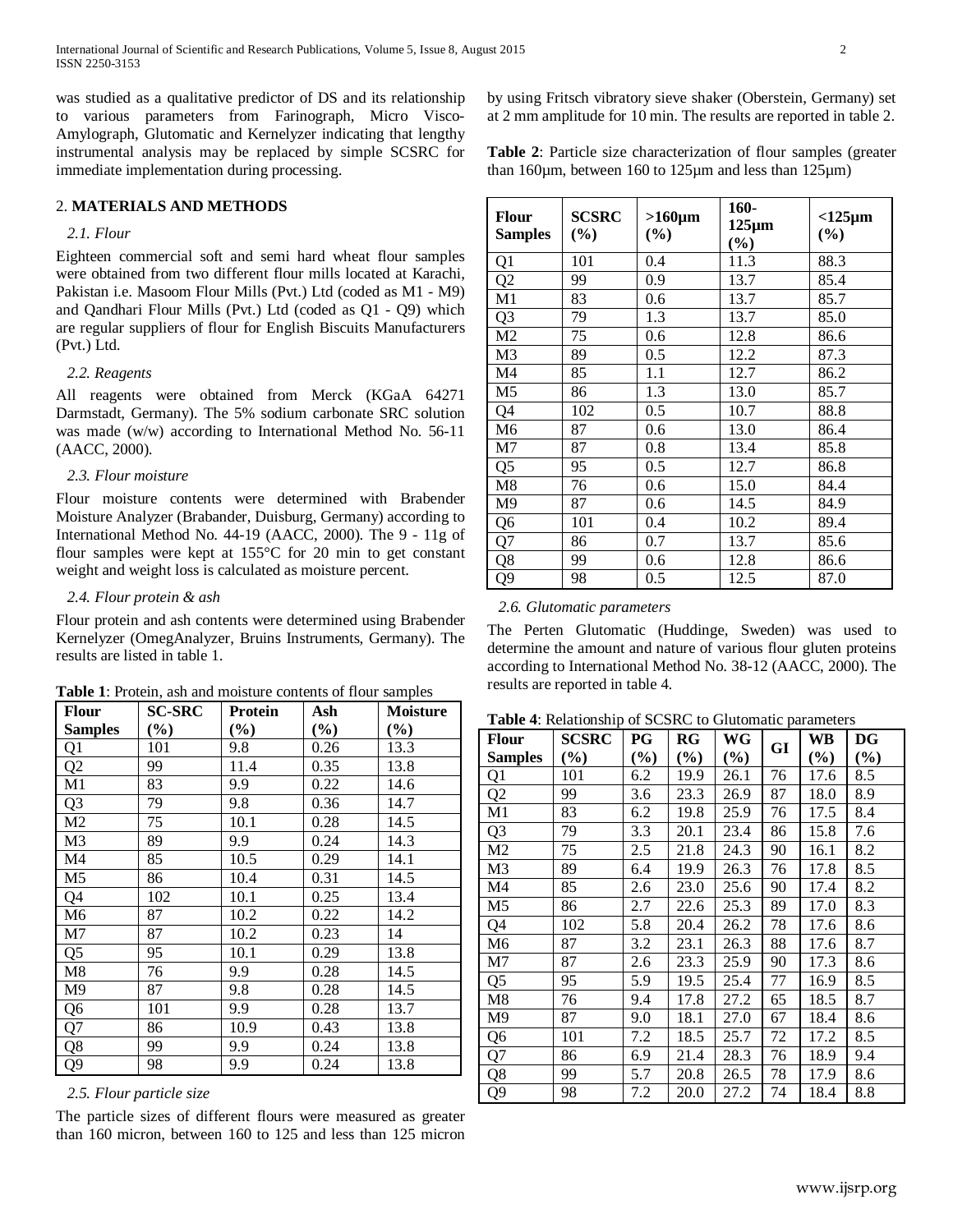The rheological properties of dough such as water absorption (WA), dough development time (DDT), farinograph dough stability (FDS), degree of softening (DoS) and farinograph quality number (FQN) were determined using Brabender Farinograph-E (Duisburg, Germany) according to International method no 54-21 (AACC, 2000) on 14% moisture basis and 500 ± 20FU (Brabender Unit) consistency that shows the dough strength of the flour. Water absorption (WA) in Farinograph is calculated from the amount of water required to produce a dough consistency of 500FU. The results are reported in table 3.

**Table 3**: Farinographic parameters of flour samples verses sodium carbonate SRC

| <b>Flour</b>   | SCSRC  | WA     | <b>DDT</b> | <b>FDS</b> |     | <b>DoS</b> |
|----------------|--------|--------|------------|------------|-----|------------|
| <b>Samples</b> | $(\%)$ | $(\%)$ | (min)      | (min)      | FQN | (BU)       |
| Q1             | 101    | 62.4   | 1.9        | 6.5        | 85  | 62         |
| Q <sub>2</sub> | 99     | 61.6   | 5.5        | 6.0        | 83  | 80         |
| M1             | 83     | 55.9   | 6.7        | 9.6        | 122 | 52         |
| Q <sub>3</sub> | 79     | 55.6   | 2.0        | 9.1        | 102 | 53         |
| M <sub>2</sub> | 75     | 57.5   | 7.7        | 10.3       | 143 | 47         |
| M <sub>3</sub> | 89     | 58.6   | 1.9        | 9.1        | 115 | 42         |
| M4             | 85     | 59.4   | 6.8        | 8.6        | 112 | 60         |
| M <sub>5</sub> | 86     | 58.9   | 6.2        | 8.1        | 101 | 62         |
| Q4             | 102    | 62.0   | 4.3        | 6.6        | 88  | 66         |
| M <sub>6</sub> | 87     | 58.7   | 6.0        | 5.9        | 103 | 59         |
| M7             | 87     | 58.3   | 6.8        | 4.9        | 125 | 49         |
| Q <sub>5</sub> | 95     | 60.8   | 5.5        | 6.9        | 93  | 68         |
| M8             | 76     | 57.4   | 6.2        | 7.8        | 101 | 61         |
| M9             | 87     | 57.8   | 5.4        | 7.2        | 89  | 69         |
| Q <sub>6</sub> | 101    | 62.9   | 1.9        | 4.8        | 60  | 74         |
| Q7             | 86     | 60.7   | 4.7        | 6.1        | 81  | 72         |
| Q8             | 99     | 61.8   | 1.9        | 5.9        | 78  | 67         |
| Q <sub>9</sub> | 98     | 61.6   | 5.5        | 7.1        | 100 | 64         |

#### *2.8. Micro Visco-Amylograph parameters*

The gelatinization and pasting properties of flour samples were measured using Micro Visco-Amylograph (Brabender, Duisburg, Germany) according to International Method No. 22-12 (AACC, 2000). A sample of 15g (on basis of 14% moisture) was transferred to the cup and 100 ml of distilled water was added. The slurry formed was heated to 50°C and stirred at 160 rpm for 10 s for thorough distribution of ingredients. The mixture was then held at 50°C for 1 min and then heated to 95°C over a period of 7.3 min. The slurry was held at that temperature for 5 min (holding time for evaluating the pasting strength) and finally the mixture was cooled to 50°C over a period of 7.7 min. The various viscosities were measured from the pasting curve and the results are given in table 5.

# *2.9. Sodium carbonate SRC profile*

Sodium carbonate SRC profile obtained is based on the International Method No. 56 - 11 (AACC 2000) with some modifications. Flour samples (1g) were suspended in 5% sodium carbonate to hydrate for 20 min (vortexed for 5 second each at 5, 10, 15, and 20 minutes) and then centrifuged at  $1,000 \times g$  for 15 minutes. The supernatant was decanted and the tube was drained at a 90° angle for 10 min on a paper towel. Each precipitate obtained was weighed and the SCSRC value for each sample was calculated according to Haynes *et al*. (2009) as described in International Method No. 56 - 11 (AACC, 2000).

All sodium carbonate SRC (SCSRC) analyses were at least performed in triplicate and the coefficient of variation of the SRC values was less than 2.0%. The results are reported in all tables from 1-5 for comparison.

# *2.10. Preparation of biscuits*

The biscuits were prepared in lab according to International Method No. 10-31B (AACC, 2000) with some modifications. Flour (228g, corrected to 14% moisture), sodium bicarbonate (3.4g), mono calcium phosphate (4.1g) and salt (4.5g) were all mixed together in Kenwood chef Mixer (Model Series: KM001, Kenwood Ltd, Britain). Then shortening (40g) was added to flour and mixed at speed of 1 for 3 min. then 135g of milk solution (50g milk powder in 450g of distilled water) was added and mixed again at speed 1 for 15s. The dough was sheet in lab with manual sheeting unit of 1 mm thickness and the biscuits were cut on ungreased baking sheet through round cutter having inner diameter as 49mm. the biscuits were baked for 10 min in Nardi lab oven (Italy) at 230°C.

# *2.11. Evaluation of biscuit quality*

The biscuit dimensions were measured, including parameters such as the weight of 8 biscuits, total diameter and total thickness of eight biscuits were recorded as defined in International Method No. 10-31B (AACC, 2000). The biscuits were picked up at random and the diameter was measured by turning each biscuit three times at different angles and the mean of eight biscuits were reported. While the thickness as estimated by stacking method taking the mean of the height of eight biscuits. The spread factor or the cookies factor is the ratio between the width (W) and height (H) was calculated according to the method of Colombo *et al* (2008). It is used as an indicator of the baking quality of biscuit. The results are reported in table 6.

# *2.12. Statistical Analysis:*

The data collected were analysed according to standard statistical procedures using Microsoft Excel (2007). Linear correlation coefficients among different quality factors were determined through Microsoft Excel (2007) by making scattered graph between data of two different parameters and finding their R square value  $(R^2)$  through trend line.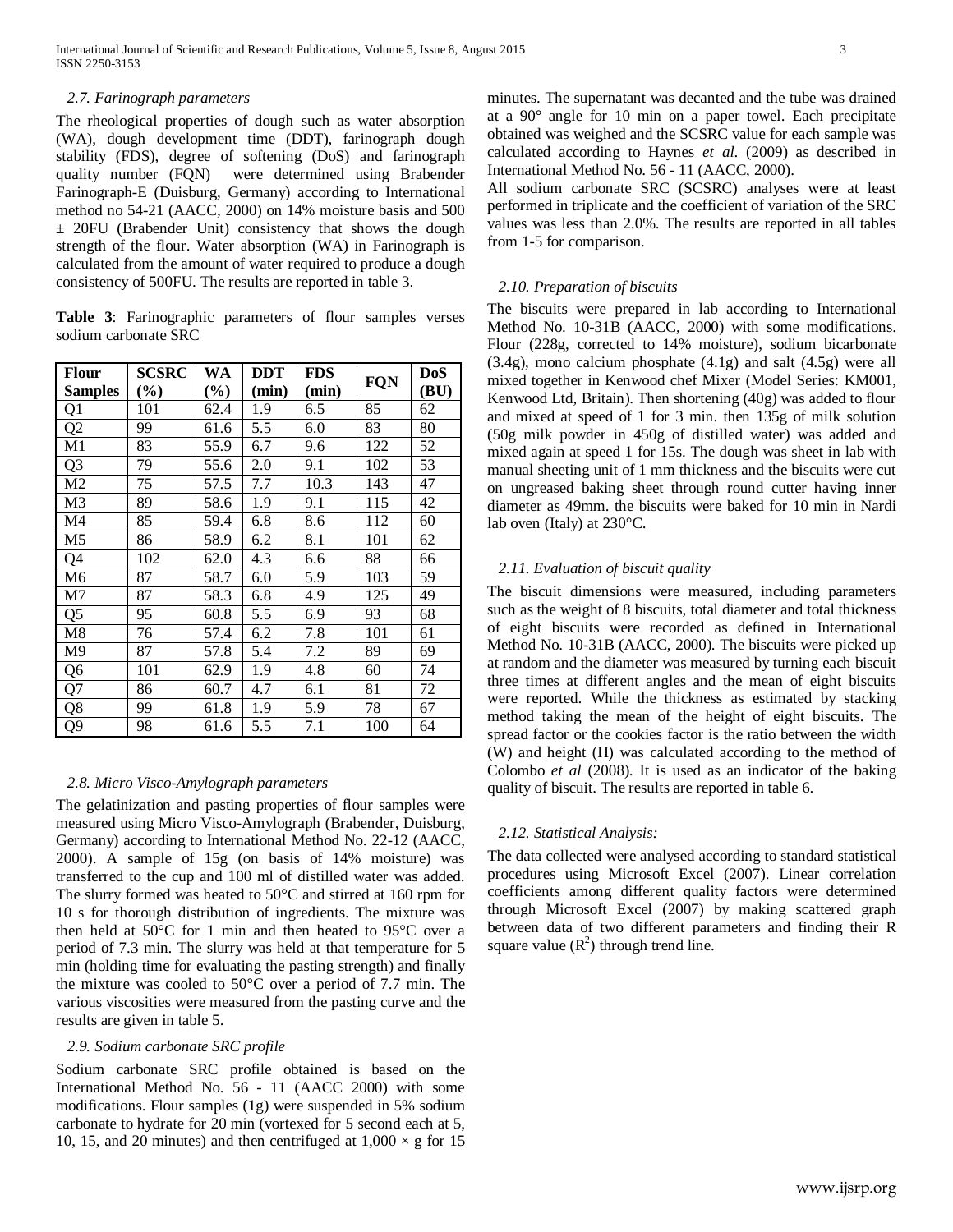| <b>Flour</b><br><b>Samples</b> | <b>SCSRC</b><br>(%) | <b>Beginning</b><br>of<br><b>Gelatinization</b><br>$({}^{\circ}C)$ | <b>Maximum</b><br><b>Viscosity</b><br>(MV) | <b>Trough</b><br><b>Viscosity</b><br>(TV) | Final<br><b>Viscosity</b><br>(FV) | <b>Breakdown</b><br><b>Viscosity</b><br>$(BV = MV -$<br>TV) | <b>Setback</b><br><b>Viscosity</b><br>$(SV = FV)$<br>$-TV$ |
|--------------------------------|---------------------|--------------------------------------------------------------------|--------------------------------------------|-------------------------------------------|-----------------------------------|-------------------------------------------------------------|------------------------------------------------------------|
| Q1                             | 101                 | 60.1                                                               | 1083                                       | 653                                       | 1219                              | 430                                                         | 566                                                        |
| Q <sub>2</sub>                 | 99                  | 60.4                                                               | 1016                                       | 595                                       | 1104                              | 421                                                         | 509                                                        |
| M1                             | 83                  | 60.0                                                               | 1076                                       | 730                                       | 1303                              | 346                                                         | 573                                                        |
| Q <sub>3</sub>                 | 79                  | 60.5                                                               | 1097                                       | 686                                       | 1300                              | 411                                                         | 614                                                        |
| M <sub>2</sub>                 | 75                  | 60.8                                                               | 1113                                       | 716                                       | 1289                              | 397                                                         | 573                                                        |
| M <sub>3</sub>                 | 89                  | 61.1                                                               | 1064                                       | 692                                       | 1266                              | 372                                                         | 574                                                        |
| M <sub>4</sub>                 | 85                  | 60.8                                                               | 1050                                       | 695                                       | 1328                              | 355                                                         | 633                                                        |
| M <sub>5</sub>                 | 86                  | 60.3                                                               | 1099                                       | 700                                       | 1270                              | 399                                                         | 570                                                        |
| Q4                             | 102                 | 59.9                                                               | 1046                                       | 637                                       | 1167                              | 409                                                         | 530                                                        |
| M6                             | 87                  | 59.9                                                               | 1067                                       | 691                                       | 1264                              | 376                                                         | 573                                                        |
| M <sub>7</sub>                 | 87                  | 60.1                                                               | 1112                                       | 718                                       | 1298                              | 394                                                         | 580                                                        |
| Q <sub>5</sub>                 | 95                  | 59.0                                                               | 1061                                       | 666                                       | 1257                              | 395                                                         | 591                                                        |
| M8                             | 76                  | 60.5                                                               | 1081                                       | 679                                       | 1225                              | 402                                                         | 546                                                        |
| M <sub>9</sub>                 | 87                  | 60.0                                                               | 1060                                       | 679                                       | 1258                              | 381                                                         | 579                                                        |
| Q <sub>6</sub>                 | 101                 | 59.2                                                               | 1050                                       | 654                                       | 1219                              | 396                                                         | 565                                                        |
| Q7                             | 86                  | 60.4                                                               | 1058                                       | 602                                       | 1110                              | 456                                                         | 508                                                        |
| Q8                             | 99                  | 59.8                                                               | 1024                                       | 668                                       | 1255                              | 356                                                         | 587                                                        |
| Q <sub>9</sub>                 | 98                  | 60.4                                                               | 1049                                       | 659                                       | 1222                              | 390                                                         | 563                                                        |

**Table 5**: Relationship of SCSRC to Micro Visco-Amylograph parameters of flour samples

**Table 6**: Relationship of sodium carbonate SRC and biscuit end quality parameters

| <b>Flour</b><br><b>Sample</b><br>S | <b>SCSR</b><br>C<br>(%) | Dry<br>Weight<br>$\left( \mathbf{g}\right)$ | <b>Total</b><br><b>Diameter</b><br>(W)<br>(mm) | <b>Total</b><br><b>Thicknes</b><br>(H)<br>S<br>(mm) | <b>Spread</b><br><b>Factor</b><br>(W/H) |
|------------------------------------|-------------------------|---------------------------------------------|------------------------------------------------|-----------------------------------------------------|-----------------------------------------|
| Q1                                 | 101                     | 75                                          | 363                                            | 60                                                  | 6.1                                     |
| Q <sub>2</sub>                     | 99                      | 61                                          | 358                                            | 69                                                  | 5.2                                     |
| M1                                 | 83                      | 62                                          | 354                                            | 76                                                  | 4.7                                     |
| Q <sub>3</sub>                     | 79                      | 60                                          | 357                                            | 76                                                  | 4.7                                     |
| M <sub>2</sub>                     | 75                      | 58                                          | 346                                            | 76                                                  | 4.6                                     |
| M <sub>3</sub>                     | 89                      | 64                                          | 368                                            | 71                                                  | 5.2                                     |
| M4                                 | 85                      | 57                                          | 374                                            | 67                                                  | 5.6                                     |
| M <sub>5</sub>                     | 86                      | 67                                          | 359                                            | 74                                                  | 4.9                                     |
| Q4                                 | 102                     | 65                                          | 366                                            | 71                                                  | 5.2                                     |
| M <sub>6</sub>                     | 87                      | 73                                          | 350                                            | 79                                                  | 4.4                                     |
| M7                                 | 87                      | 71                                          | 351                                            | 82                                                  | 4.3                                     |
| Q <sub>5</sub>                     | 95                      | 65                                          | 347                                            | 73                                                  | 4.8                                     |
| M8                                 | 76                      | 72                                          | 367                                            | 82                                                  | 4.5                                     |
| M9                                 | 87                      | 80                                          | 361                                            | 86                                                  | 4.2                                     |
| Q <sub>6</sub>                     | 101                     | 79                                          | 366                                            | 78                                                  | 4.7                                     |
| Q7                                 | 86                      | 79                                          | 365                                            | 81                                                  | 4.5                                     |
| Q8                                 | 99                      | 74                                          | 371                                            | 73                                                  | 5.1                                     |
| Q <sub>9</sub>                     | 98                      | 72                                          | 366                                            | 72                                                  | 5.1                                     |

#### 3. **RESULTS & DISCUSSIONS**

# *3.1. Physicochemical properties*

The flour samples were analysed for their moisture, protein and ash contents as shown in Table 1. A narrow variation range of ash and moisture was observed from 0.22 to 0.36% and 13.3 to 14.7% in the two parameters respectively. A strong but negative correlation was observed between SCSRC values and the moisture content of the flour as indicated in Figure 1, which is well expected. It does not represent the water absorbed by flour which is determined as the water absorption from Farinograph. Higher SC-SRC values in fig-1 indicated higher amount of damaged starch (DS) that will be produced if moisture in grain decreases, making the kernel harder. Hard wheat always produce more DS because more force and pressure are required for grinding and that damages the starch granule (Kweon *et al*, 2009). Millers therefore use tempering in case of hard wheat processing to make grain softer and to produce soft flour consisting less DS as particularly desired for production of biscuit, cakes and crackers etc.

SC-SRC indicating the amount of DS present in the flour has been found to be positively correlated with the fine particle size of the flour. The Table 2 compares the SC-SRC values with flour particle sizes of greater than 160 micron (>160µm), between 160 to 125 micron (160µm - 125µm) and less than 125 micron  $\left($ <125 $\mu$ m) of the various flour. The variation is least in the larger particle size  $(0.9)$  as compared to finest particles  $\langle$  <125 $\mu$ m) where it varies between 84.4 to 89.4%. The Figure 2 shows positive correlation between finest particle size and the DS produced, i.e. it shows more DS will be produced on further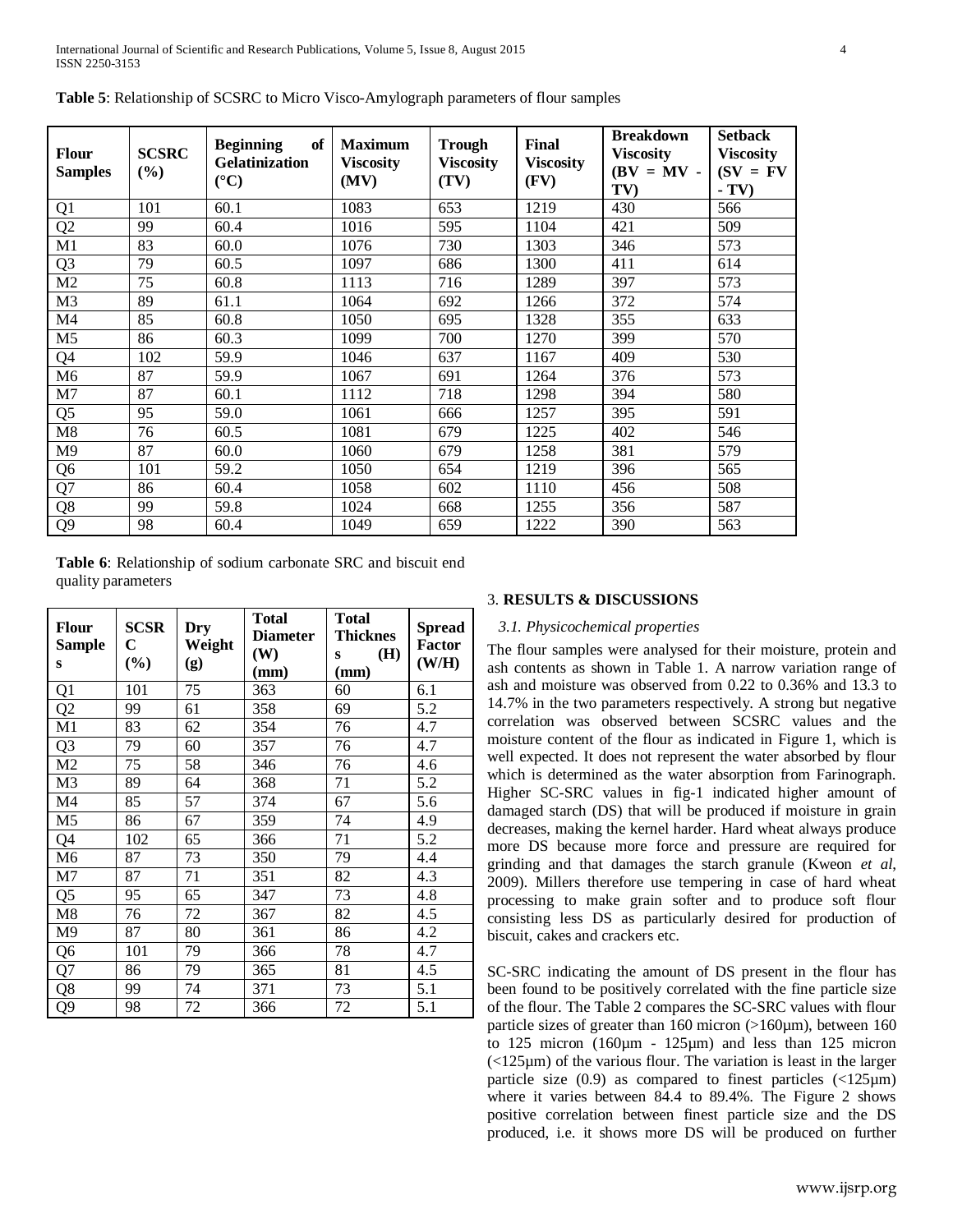reduction of the particle size. The milling process also suggests that as the quality of moisture contents will increase the grain will become harder and will produce more DS.



**Figure 1: Relationship between moisture content and sodium carbonate SRC values of flour samples**



**Figure 2: Relationship between sodium carbonate SRC to percent finer particles (below 125 µm) of flour samples**

#### 3.2. **Farinograph parameters**

In order to study the rheological behaviour of flour samples, the Farinographic parameters of all flour samples were determined. Water absorption (WA) ranged from 55.6 - 62.9%, dough development time (DDT) 1.9 - 7.7 min, Farinograph dough stability (FDS) were 4.8 - 10.3 min, degree of softening (DoS) were recorded from 42 to 80 BU (as defined by ICC, 12 min after peak time) and Farinograph quality number (FQN) varied between 60 - 143 (Table 3).



**Figure 3: Relationship between sodium carbonate SRC to Farinograph water absorption of flour samples**

It was found through graphical representations that SC-SRC and WA are closely interlinked to each other and the flour with more SCSRC values will have higher WA (Figure 3) as reported earlier in literature by several scientists (Barrera *et al*, 2007, Sudha *et al*, 2007, Ward *et al*, 2002). The WA determined through Farinograph is a sum of water needed by all hydrophilic components of flour while sodium carbonate SRC mainly represents the solution needed due to damaged starch (DS) content of flour. The reason for wide variation in the amount of DS in flour samples may be attributed to initial moisture present in the kernel, amount of tempering water, temperature of the tempering water and process of reduction during milling. DS content or the SCSRC values also vary because of the total quantity and type of proteins present in the flour. The flour will low WA is preferred for biscuit processing as it spreads more during baking producing large diameter. The DDT, FDS and FQN are inversely related to SCSRC values as shown in Figure 4-A, B & C respectively, these values may be attributed to rise in WA with increase in SCSRC values shown in Figure 3. Dough will naturally take longer time to develop in presence of less water (less DS) as shown by lower SCSRC values. Higher DDT may be explained on the basis of more mixing time required to distribute the water absorbed uniformly. Farinograph dough stability will also decrease with increase in DS because more water will be taken by DS to produce sticky dough, while less water will be available for glutenins to make strong network and dough will get sticky. Similar behaviour of dough is shown while comparing the FQN values with SCSRC (Figure 4-C). FQN shows the strength of flour and differentiate between hard to soft flour, so FQN will decrease with rise in DS. However the DoS is positively correlated with DS (Figure 4-D) as dough gets soft with increase in the amount of DS.

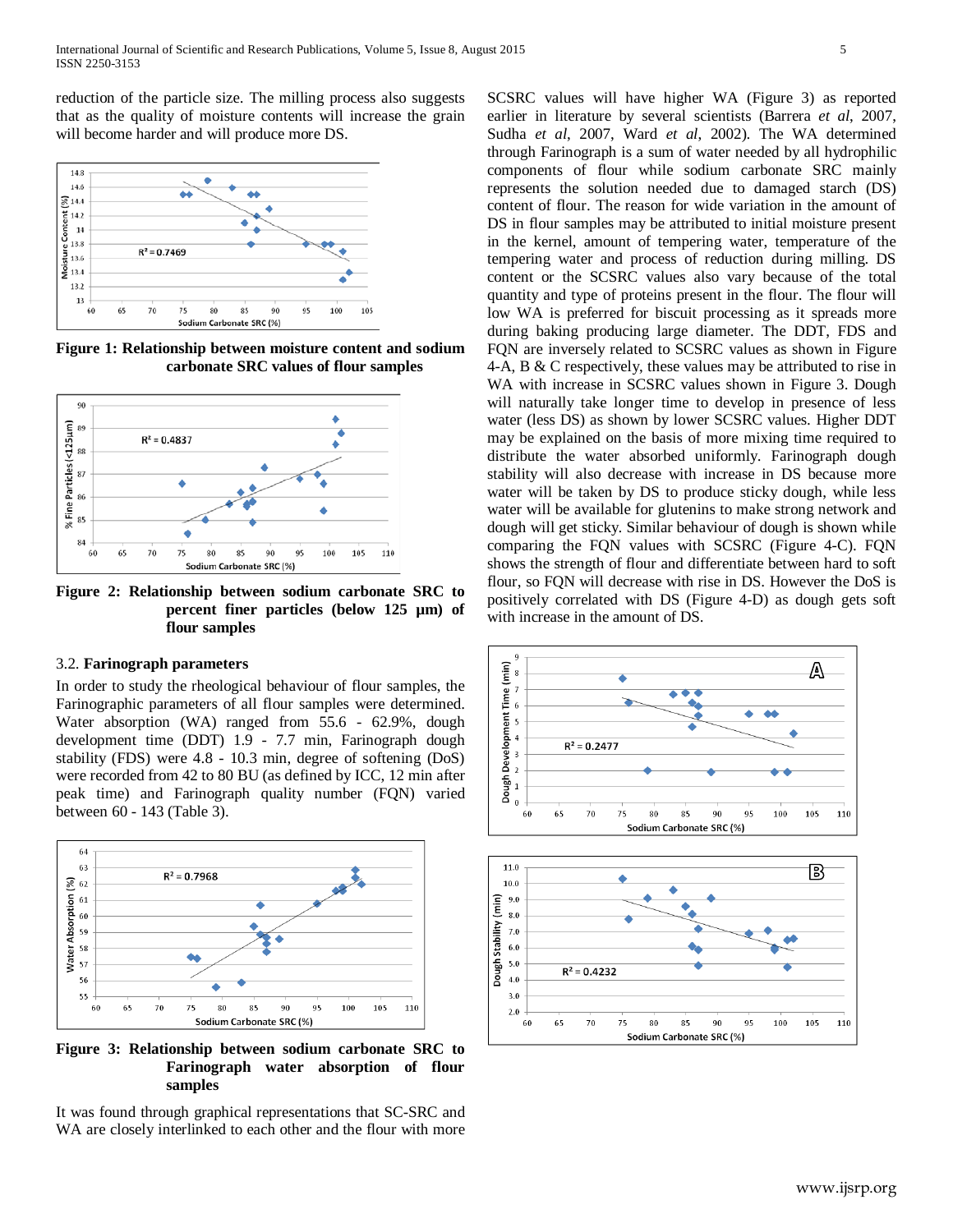



**Figure 4: Relationships of sodium carbonate SRC to dough development time (A), Farinograph dough stability (B), Farinograph quality number (C) and degree of softening (D).**

### *3.3. Glutomatic parameters*

The Glutomatic parameters were also evaluated to find the relations of SCSRC to passed gluten (PG), retained gluten (RG), wet gluten (WG), dry gluten (DG), water binding (WB) and gluten index (GI) (Table 4). The gluten indexes of flour samples were ranged from 65 to 90 and dry gluten was 7.6 to 9.4 percent of flour weight. The relationships of various proteins as determined by Glutomatic, although, were not expected to be associated with SCSRC because damaged starch is not measured through Glutomatic. However the test was performed to evaluate the covalent linkages between starch and gluten proteins which on damage to starch molecules during milling may effect the passage of starch bound proteins through the sieves.

#### *3.4. Micro Visco-Amylograph parameters*

The Micro Visco-Amylograph parameters were also investigated to understand the relationship of SCSRC to various viscosities, gelatinization and pasting properties of flour inherent starches (Table 5). Beginning of gelatinization temperature was found less with higher values of SCSRC (Figure 5). It indicates that the higher content of damaged starches i.e. higher SCSRC values cause the starch to gelatinization at lower temperatures.











**Figure 6: Relationships of SCSRC to maximum viscosity (A), trough viscosity (B) and final viscosity (C) of the flour samples**

The relationship of rising damaged starch or high SCSRC values found with maximum viscosity (MV), trough viscosity (TV) and final viscosity (FV) were all found to be negatively correlated. MV shows holding strength at highest temperature (95°C) which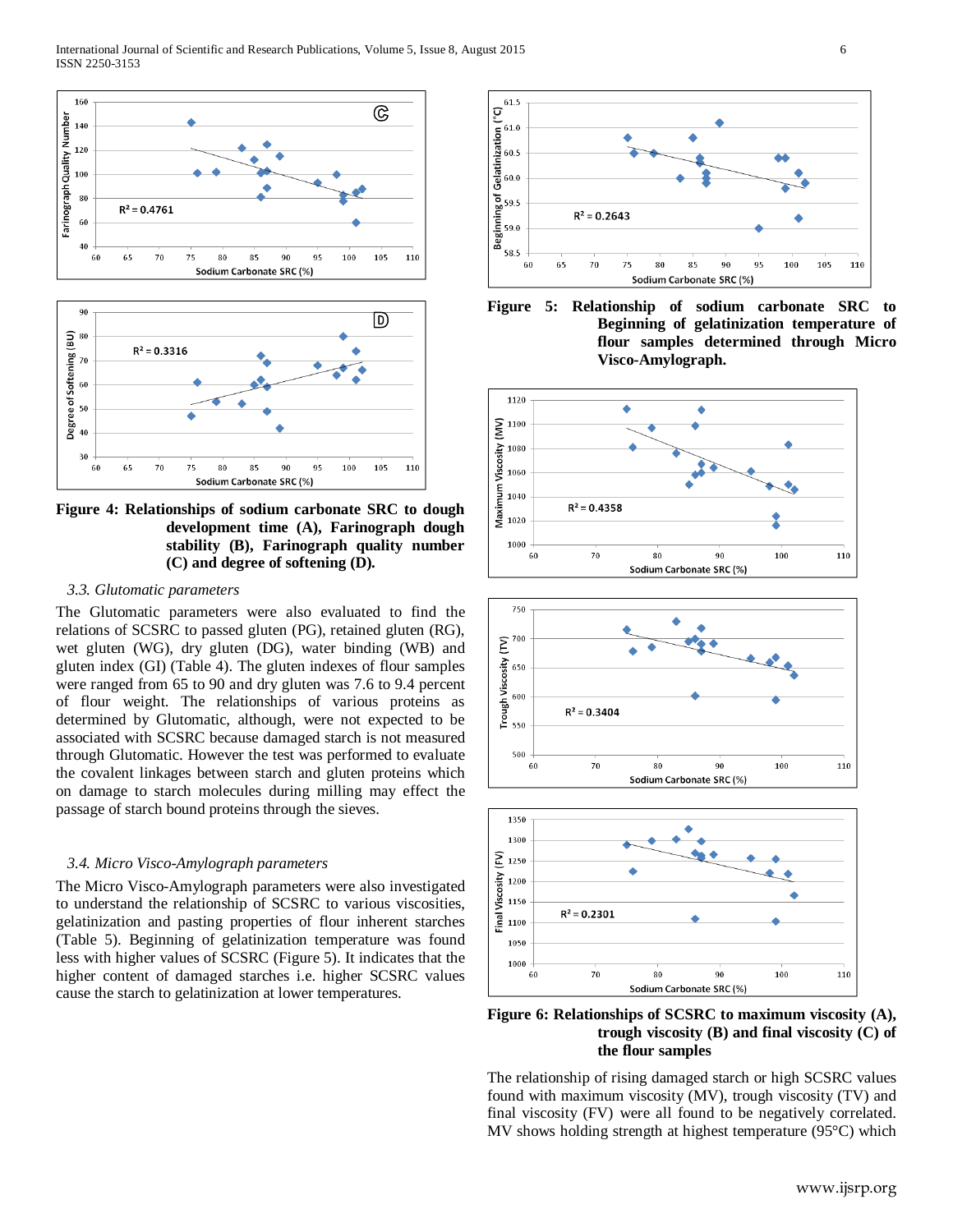decreases with rise in the amount of DS (Figure 6-A, B & C). No relation was found with breakdown (BV) and setback (SV) viscosities indicating less interaction of DS with water molecules, also water holding capacity of DS is decreased.

#### *3.5. Baking evaluation of performance*

The biscuits were baked as per method defined earlier, the group of eight biscuits of all flour samples had total diameter between 346 - 374mm, total thickness between 60 to 86mm and total weight varied from 56.8 to 80.1g (Table 6). No relation of sodium carbonate SRC values were found to biscuit quality parameters, but slight relation was observed with total thickness of biscuits (Figure 7). The relation revealed that the higher sodium carbonate SRC values leads to decrease in thickness of biscuits.



**Figure 7: Relationship of sodium carbonate SRC to thickness of the biscuits made from flour samples**

The spread factor or cookie factor was found to be related to sodium carbonate SRC values (Figure 8). The cookies factor represents the ratio between width and the height of eight cookies picked at random is related to SCSRC values that increase with DS as reported earlier (Zhang *et al*, 2007).



**Figure 8: Relationship of sodium carbonate SRC to spread factor (ratio between width and height) of the biscuits**

#### 4. **Implication to Research and Practice:**

The implication of present research will generate a meaningful coordination between millers and processors to consider SRC analysis as criteria for flour quality. SRC test being very economical will be implemented at the milling units where expensive instruments are not acceptable especially in under developed countries.

# 5. **Conclusion:**

The studies have revealed that SCSRC test may be used in place of Farinograph to give water absorption; Moreover, SC-SRC is found to be a useful predictor of the quality of flour to identify the dimensional properties of biscuit. For example, the range of SRC values of the flour will forecast the diameter and thickness of the biscuit in a particular recipe. The hydrophilicity of DS as determined by SRC may be compared with the WA by other molecules. Water acts as the plasticizer in dough development, so water uptake by other components will affect dough rheology and end quality. It seems that SCSRC test alone may play key role in evaluation and controlling the quality of flour desirable for biscuit making.

### 6. **Future Research:**

Problem shooting as a result of compositional variations in flour are very common at various bakery industries. Seasonal changes in wheat kernels are bound to occur and unavoidable. The future research will produce solutions by relating chemical properties as cause of problem shooting and how to modify four accordingly.

# **Acknowledgment:**

The authors take this opportunity to thank English Biscuit Manufacturers (Private) Limited (EBM) for all the financial support and special thanks are due to Dr. Zeelaf Munir and Ms. Saadia Naveed for their encouragement. We would also like to thank the staff at Centre of Excellence, EBM for their technical assistance.

#### **REFERENCES**

- [1] AACC, 2000. Approved Methods of American Association of Cereal Chemists, 10th ed. The Association, St. Paul, MN, USA.
	- [2] Ali, R., Khan, M. S., Sayeed, S. A., Ahmed, R., Saeed, S. M. G., Mobin, L., (2014). Relationship of damaged starch with some physicochemical parameters in assessment of wheat flour quality. Pakistan Journal of Botany, 46(6): 2217-2225.
	- [3] Barrera, G. N., Perez, G. T., Ribotta, P. D., Leon, A. E., (2007). Influence of damaged starch on cookie and bread making quality. Eur Food Res Technol, 225, 1-7.
- [4] Colombo, A., Pérez, G. T., Ribotta, P. D., and León, A. E. (2008). A comparative study of physicochemical tests for quality prediction of Argentine wheat flours used as corrector flours and for cookie production. Journal of Cereal Science, 48, 775e780.
	- [5] Duyvejonck, E. A., Lagrain, B., Dornez, E., Delcour, J. A., and Courtin, C. M. (2012). Suitability of solvent retention capacity tests to assess the cookie and bread making quality of European wheat flours. LWT - Food Science and Technology, 47, 56-63.
	- [6] Duyvejonck, E. A., Lagrain, B., Pareyt, B., Courtin, C. M., and Delcour, J. A. (2011). Relative contribution of wheat flour constituents to solvent retention capacity profiles of European wheat. Journal of Cereal Science, 53, 312e318.
- [7] Gaines, C. S. (2004). Prediction of sugar-snap cookie diameter using sucrose solvent retention capacity, milling softness and flour protein content. Cereal Chemistry, 81 (4), 549–552.